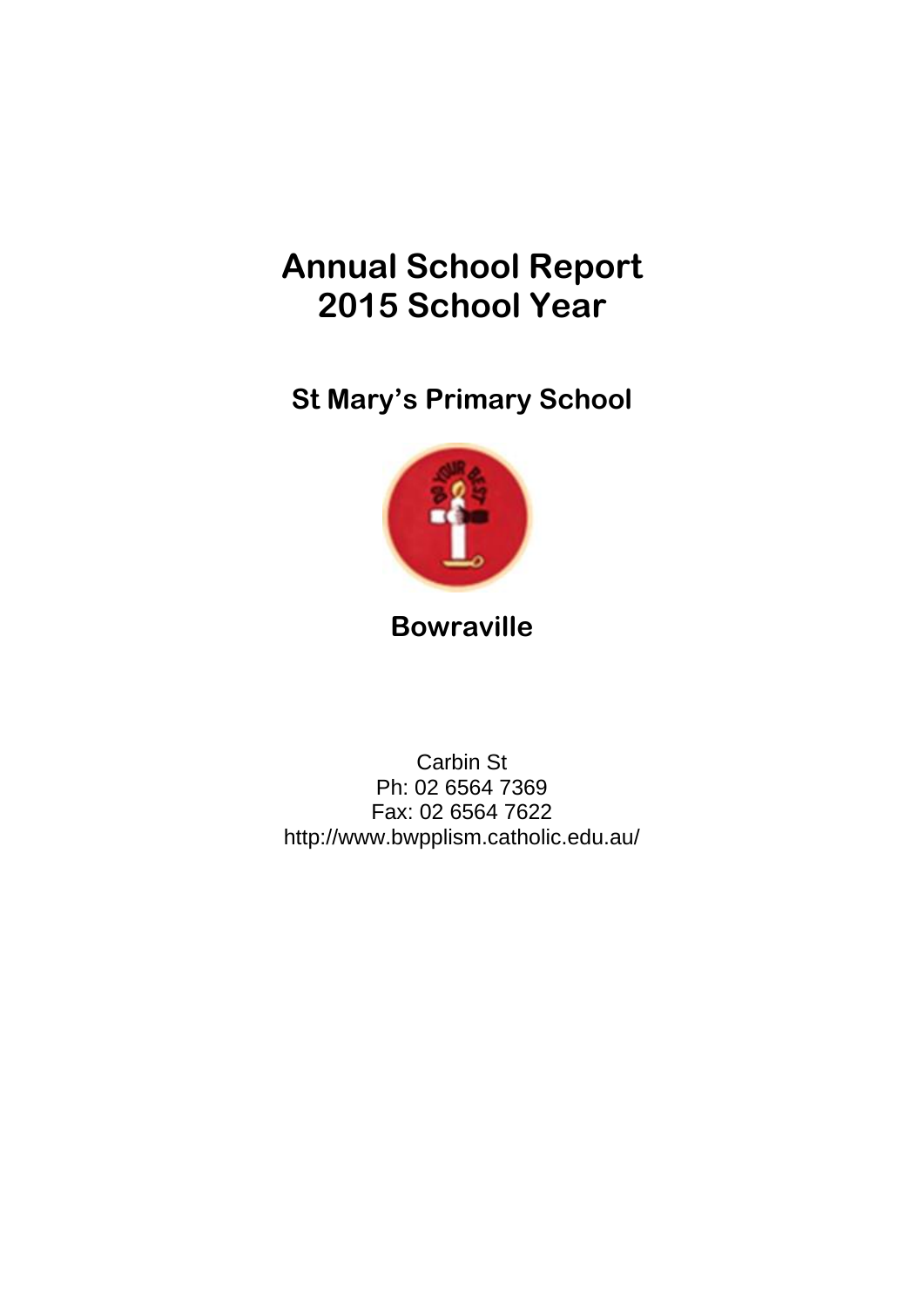#### **About this report**

St Mary"s Primary School, Bowraville is registered by the Board of Studies, Teaching and Educational Standards (BOSTES) (NSW) and managed by the Lismore Catholic Schools Office (CSO), as the "approved authority" for the Registration System formed under Section 39 of the NSW Education Act 1990.

The *Annual Report to the Parish School Community* for this year provides the parish school community with fair, reliable and objective information about school performance measures and policies, as determined by the Minister for Education.

The *Report* also outlines to the parish school community information about initiatives and developments of major interest and importance to the parish school community and the achievements arising from the implementation of the school's Strategic Management Plan and Annual Plan.

The *Report* demonstrates accountability to the Federal and State Government regulatory bodies, the parish and school community and the Catholic Schools Office. This *Report* has been approved by the CSO which monitors school processes to ensure compliance with all NSW BOSTES requirements for Registration.

This *Report* complements and is supplementary to school newsletters, year books and other regular communications. The *Report* must be available on the school"s website by 30 June 2015 following its submission to the BOSTES.

The contents of this *Report* may be tabled for discussion at various parent forums and all information is public.

Further information about the school or this *Report* may be obtained by contacting the school on (02) 6564 7369 or by visiting the website at www.bwpplism.catholic.edu.au

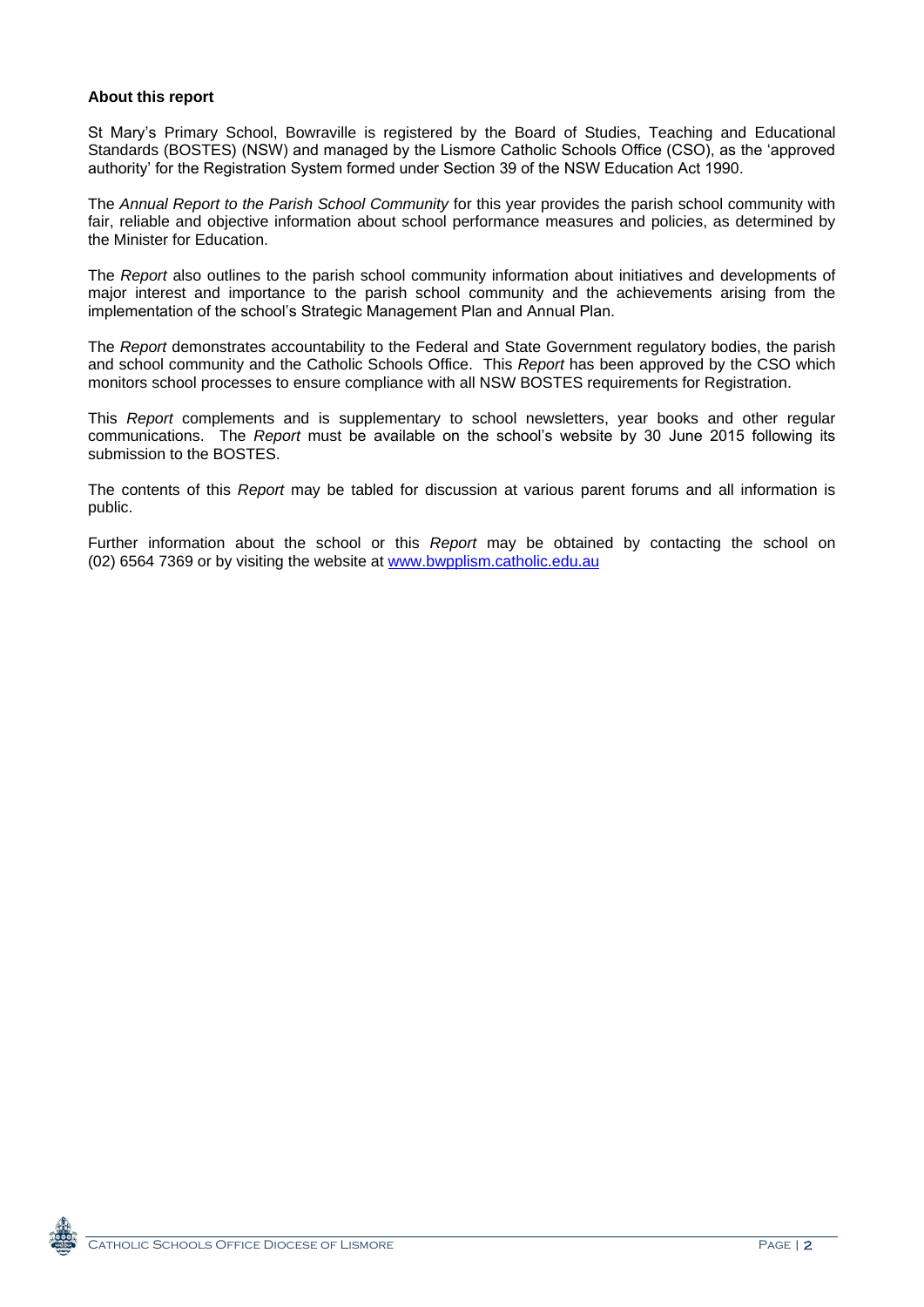#### **1. Messages**

#### **1.1 Principal's Message**

The primary purpose of St Mary"s Primary School is to support the members of the parish community in providing a faith formation for their children. The school fosters a commitment to the individual person and provides opportunities for academic, cultural and sporting achievement. St Mary"s offers students a quality Catholic education based on the teaching of the Church and within the context of a strong faith community.

Our parish school continued to provide many opportunities for the students to excel in academic, cultural and sporting areas. All of these areas combined to ensure that our school's mission was lived out daily in the life of the school.

The students" achievements and accomplishments were showcased throughout 2015. Student work was proudly displayed in classrooms, on school noticeboards, in the school office and on class webpages. School achievement was highlighted and celebrated at many school assemblies. Our focus was to continue to build on the reputation that St Mary"s has earned as an exemplary school. The following list provides an indication of the school's academic achievements. In 2015:

- Our students achieved at significantly higher rates in NAPLAN than similar schools throughout Australia.
- We received good news on the Year 6 Religious Education test where three students were awarded Credit and three awarded Participation certificates. This was a great result from a cohort of six students.
- One student was a finalist in the Moran Contemporary Photographic Prize in Sydney.

There were many opportunities throughout the year for our school to be represented at community and cultural events. The following list provides an indication of the school"s cultural program and community involvement. In 2015:

- The school community welcomed many visitors and conducted cultural activities of 'Connecting to Country" with a range of schools from across the state of New South Wales.
- St Mary's students opened many community events delivering Welcome to Country speeches in the local Aboriginal language, Gumbaynggirr.
- Our students participated in the Toast Urunga River Festival where they performed stilt-walking and drumming exhibitions. They were involved in the local radio station, broadcasting live messages and music to the community.
- The students participated in the 100th Anniversary of ANZAC Day march and service.
- Our senior students from Years 5/6 accepted an invitation to camp at St. Ignatius College Riverview.

Students performed well at various sporting events throughout the year. The following list provides some examples of sporting highlights. In 2015:

- All students participated in the school's athletics carnival with a team of representatives progressing to Zone honours.
- All students participated in the school's cross country carnival and the school hosted the Zone Cross Country.
- All students participated in the school swimming carnival.
- A number of students represented our school with distinction at both winter and summer sports trials held across the diocese.

There were many people who assisted in the school"s quest for excellence. In particular special thanks are extended to the parent body and the school staff for all their generous efforts. St Mary"s is indeed blessed to have such dedicated and enthusiastic people supporting the school.

Mr Brendan Kiely *Principal*

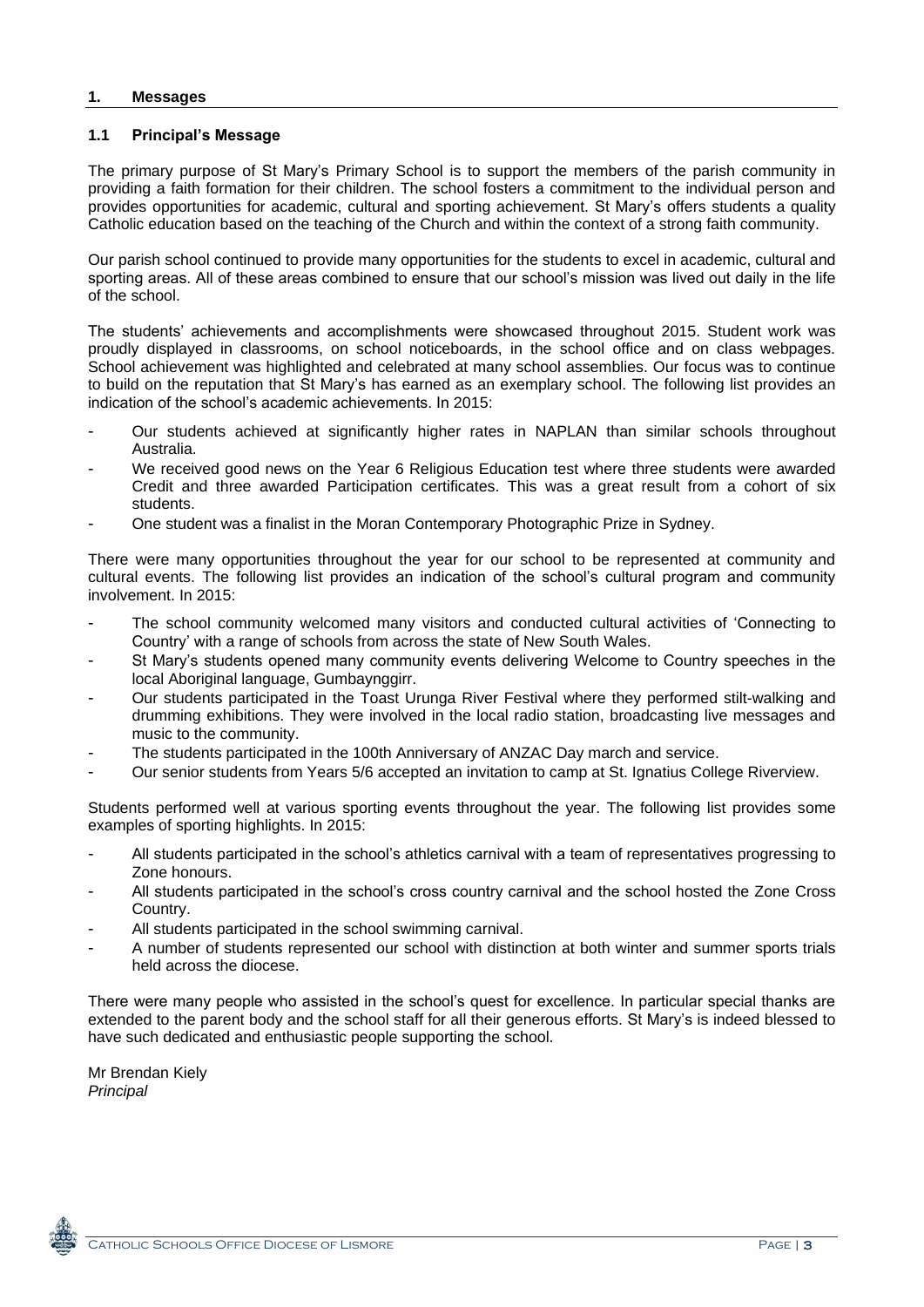#### **1.2 A Parent Message**

This year we have had the introduction of a new Principal and two new teachers to the school. This year has seen many great gains within St Mary"s school. There has been significant Professional Learning for staff over the year especially in their understanding of Mathematical concepts so as to ensure our students are engaged, enabled and empowered.

Significant work has been done in embedding a professional culture within the school. The School Review and Improvement (SRI) process has led to rich discussions and collaborative conversations to determine the direction of St Mary"s school over the next 5 years.

The school continues to make strong connections with the parent community and has assisted in organising appropriate parent education. We saw the partnership between NSW Mid North Coast Health and the school give parents and carers the education, community support and welfare they needed. The parent body in Kindergarten has grown this year which has led to an increase in involvement within the school through such activities as Mother"s Day stalls, Father"s Day stalls, Raffles, World Car Rally Tent, and Festival assistance.

The school continues to foster inclusion for indigenous families through the annual indigenous family faith retreat and enculturation throughout our beautiful school Masses and parish celebrations. The continuation of Gumbaynggirr language into classroom lessons enables our indigenous students" culture and traditions be kept alive.

Michelle Flanders *Friends of St Mary's, St Mary's School Bowraville*

#### **2. This Catholic School**

#### **2.1 The School Community**

St Mary"s is located in Bowraville and is part of the Nambucca Valley Parish which serves the communities of Nambucca Heads, Macksville, Taylor"s Arm and Bowraville. School families are drawn from the towns and communities of Bowraville, Nambucca Heads and surrounding hinterland areas.

Last year the school celebrated 111 years of Catholic education.

The parish priest Fr Shelwin Fernandez is involved in the life of the school.

St Mary"s is a parish school with strong links to the parish family. The school aims to involve the children and their families in the life of the parish through activities such as:

- Participation of classes in weekly Masses on a Tuesday.
- Participation in monthly Parish Masses. The school provides opportunities for the students to more actively engage with the parish by providing altar servers for these Masses.
- Parishioner participation and support of Parish Masses.
- Involvement in Parish Sacramental programs.

The parish school uses the mandated Diocesan Religious Education curriculum and the resource text "To Know, Worship & Love". Catholic life and culture permeate school life with 2.5 hours of religious education taught formally each week. The Diocesan Daily Prayer guidelines support the school"s prayer life. The aims and direction of our parish school are guided by *Catholic Education in the Diocese of Lismore, the Foundational Beliefs and Practices – The Essential Framework.* This Framework underpins all policy, planning, roles and processes within the parish school. Our aim is to increasingly integrate the essence of this statement into all aspects of school life. Religious Education is given priority in our school and classroom curriculum and planning.

The parish school Mission Statement highlights the nature and calling of the school.

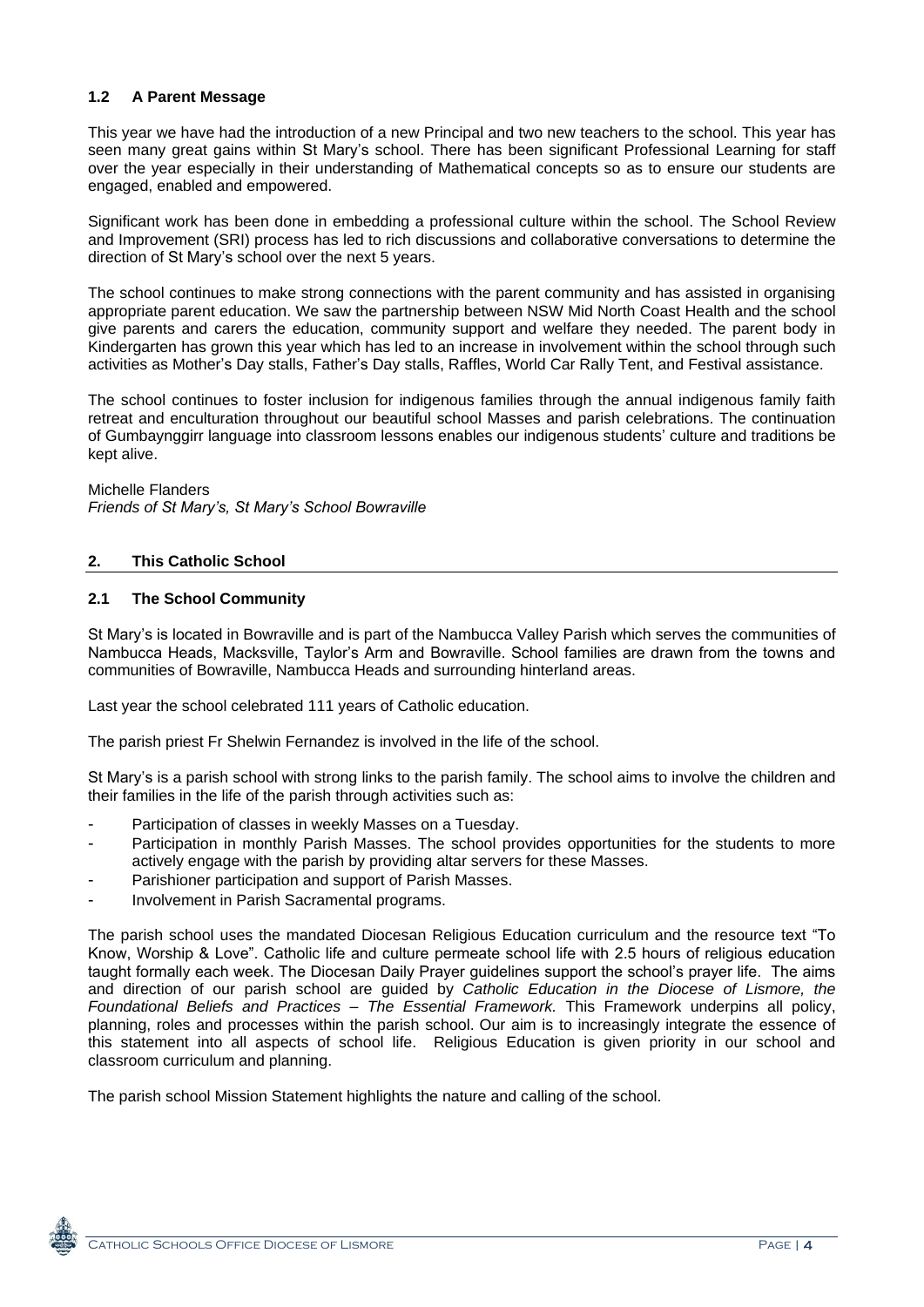#### **2.2 School Enrolment**

|                                                                                                          | Κ              | 1          | $\boldsymbol{2}$ | $\mathbf 3$ | 4                       | ${\bf 5}$  | $\boldsymbol{6}$ | <b>TOTAL</b><br>2015 | <b>TOTAL</b><br>2014 |
|----------------------------------------------------------------------------------------------------------|----------------|------------|------------------|-------------|-------------------------|------------|------------------|----------------------|----------------------|
| Male                                                                                                     | $\mathfrak{3}$ | $\sqrt{3}$ | $\sqrt{2}$       | $\sqrt{2}$  | $\overline{2}$          | $\sqrt{3}$ | $\mathbf 1$      | 16                   | 21                   |
| Female                                                                                                   | $\overline{5}$ | 1          | $\mathbf 1$      | $\sqrt{3}$  | $\sqrt{2}$              | $\sqrt{3}$ | $\overline{5}$   | 20                   | 23                   |
| Indigenous<br>count included<br>in first two rows                                                        | $\sqrt{4}$     | $\sqrt{3}$ | $\mathbf{1}$     | $\sqrt{5}$  | $\overline{\mathbf{4}}$ | $\sqrt{3}$ | $\overline{2}$   | 22                   | 28                   |
| <b>LBOTE</b><br>(Language<br>background<br>other than<br>English)<br>count included<br>in first two rows | $\pmb{0}$      | $\pmb{0}$  | $\pmb{0}$        | $\pmb{0}$   | $\pmb{0}$               | $\pmb{0}$  | $\pmb{0}$        | $\pmb{0}$            | $\mathbf 0$          |

St Mary"s caters for children from Kindergarten to Year 6. The following table indicates the student enrolment characteristics:

#### **2.3 Student Attendance**

In order for students to reach their full potential it is important that they attend school regularly. Whilst it is the parents" legal duty to ensure their children attend school regularly, our staff as part of their duty of care monitor attendance each day. The Class Roll is marked every day and rolls are checked each term by the principal. The school uses the attendance coding system adopted in all NSW schools. Unexplained absences are followed up promptly by classroom teachers. Parents are requested to provide a note to the teacher immediately the child returns to school. The principal is made aware of sustained student absences or absences reflecting a pattern. In these situations the principal or delegated staff member contacts the parent/guardian. Parents are encouraged to arrange medical and other necessary appointments outside school hours. Prolonged periods of absence occur from time-to-time for various reasons. In these cases students and their parents meet with the principal to discuss the leave request.

The average student attendance rate for the school during 2015 was 86.9%. School attendance rates disaggregated by Year group are shown in the following table.



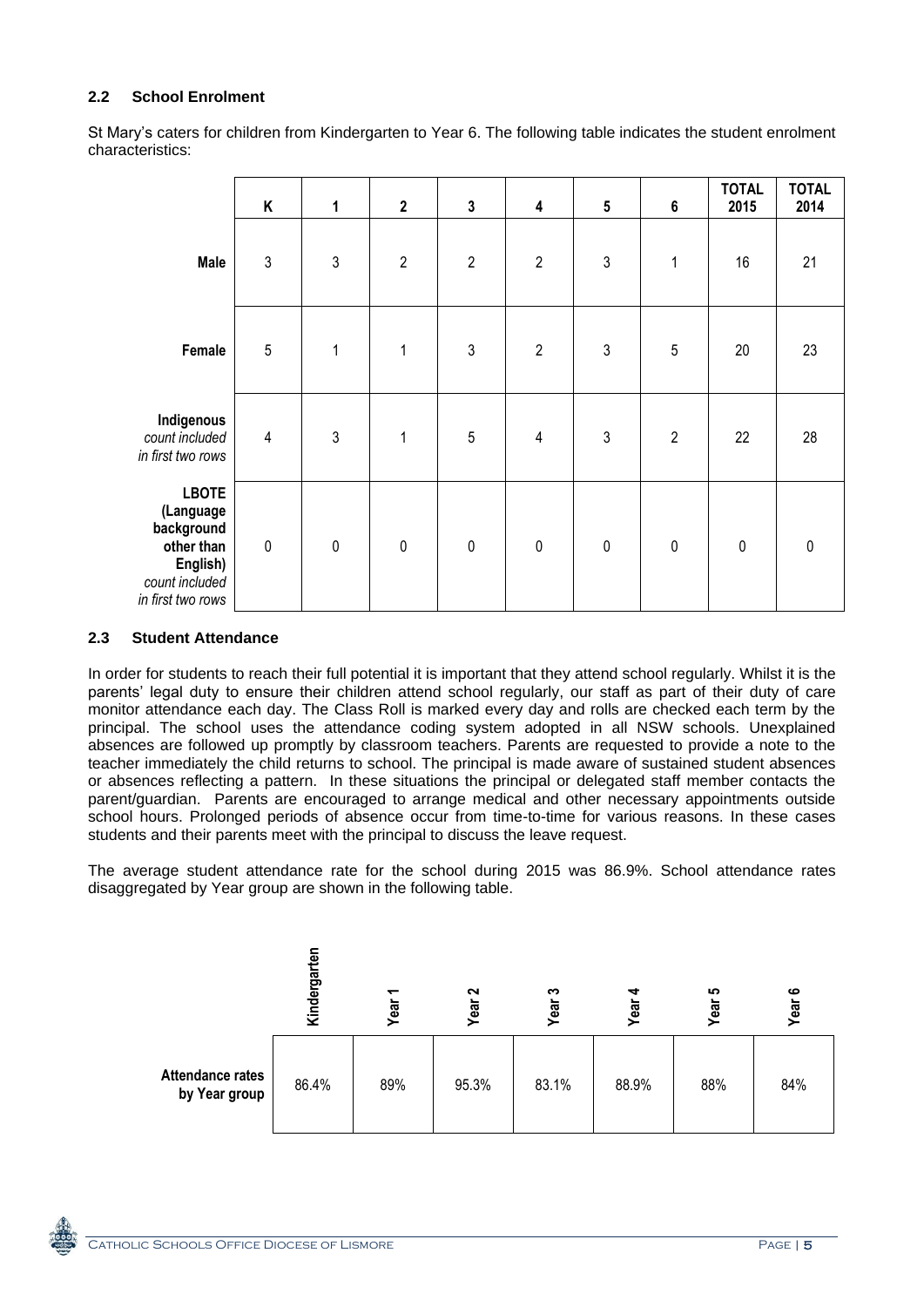|              | Number of<br><b>Teachers</b>                                                                                                                       |    |
|--------------|----------------------------------------------------------------------------------------------------------------------------------------------------|----|
| 1.           | Those having formal qualifications from a recognised higher education institution or<br>equivalent.                                                |    |
| 2            | Those having graduate qualifications but not a formal teaching qualification from a<br>recognised higher education institution or equivalent.      |    |
| $\mathbf{3}$ | Those not having qualifications described in 1 or 2 above but having relevant<br>successful teaching experience or appropriate relevant knowledge. |    |
| 4.           | Teachers with recognised qualifications to teach Religious Education.                                                                              | 3  |
| 5.           | Number of staff identifying as indigenous employed at the school.                                                                                  | 10 |
| 6.           | Total number of non-teaching staff employed at the school.                                                                                         |    |

#### **2.5 Teacher Attendance and Retention**

The average teacher attendance figure is 97%. This figure is provided to the school by the CSO. The school saw the transfer of a new Principal and the replacement of two teaching staff members.

#### **2.6 Initiatives Promoting Respect and Responsibility**

The school ensures that at every available formal and informal opportunity the values of respect and responsibility are promoted. We want every student to understand and appreciate that they are part of both the school and the local community.

The school models and teaches students about respect and responsibility in a number of ways.

The values of respect and responsibility lie at the heart of Catholic schools, and underpin all policies and procedures. St Mary"s Wellbeing and Discipline policy is central to everything we do. Staff continually review and discuss this policy. In addition, students, teachers and parents are regularly reminded of the school"s commitment to these and other school values by newsletter items, assembly messages and by the nature of our interpersonal relationships.

During 2015, the Breakfast and Bus Program has continued. The students have access to free morning tea, fruit break, lunch and afternoon tea and travel to and from school on the school bus at no personal cost. Uniforms were sourced by the school and are stored on the school premises for parent purchases.

An emphasis is placed on the explicit teaching of respect and responsibility through programs and initiatives such as a reflection on behaviour through the Restorative Justice Program, and a whole school focus on Making Jesus Real throughout the school. Students and staff contribute generously to social justice appeals, including St Vincent de Paul and Caritas.

Students have participated in Community Services activities such as the radio station, stilt walking and drumming ensembles which performed at community events. In 2015, the school implemented a number of initiatives that promote respect and wellbeing of both students and parents. These included, the annual Indigenous Family Faith Retreat, Community yarning circles, Proclaim activities and Making Jesus Real initiatives. Many of the awards presented to the students throughout the year are indicative of these values.

#### **2.7 Parent, Student and Teacher Satisfaction**

The school uses a variety of methods to gauge parental, student and teacher satisfaction with school operations. The school understands the importance of regularly reviewing approval and satisfaction levels. Last year the following formal and informal opportunities allowed the school to test reaction to decisions, policy and school procedures:

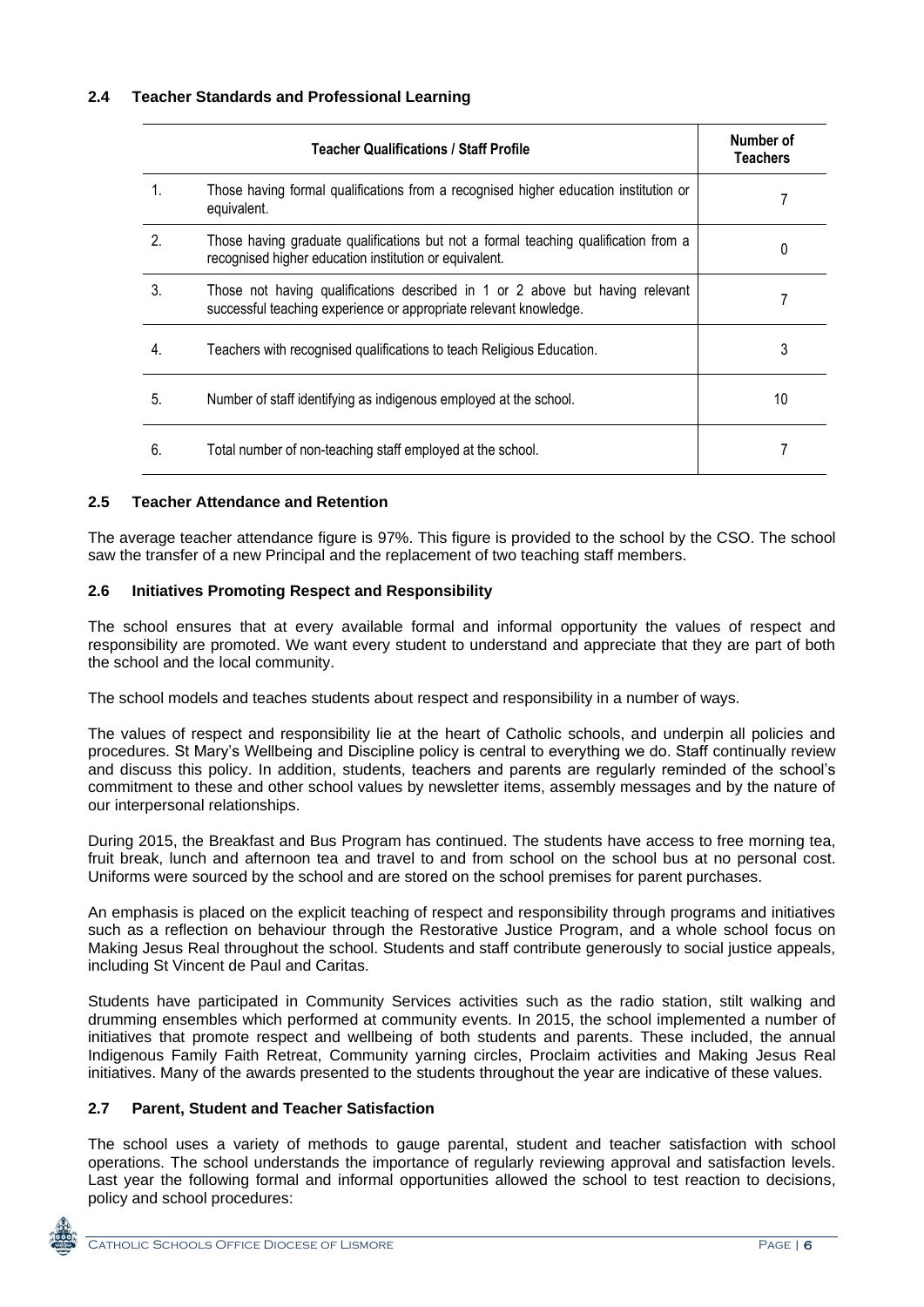- In 2015 the school participated in the School Review and Improvement (SRI) process supervised and supported by the Catholic Schools Office. SRI offers the school the opportunity to review all aspects of school life and plan ahead for the next 5 years. During SRI a number of staff, parent and student surveys and open meetings were conducted to gauge the opinion of all members of the school community.
- The Insight SRC Insight School Improvement Survey was used during this process enabling parent, student and staff to provide feedback to the school in a confidential manner. The result of the survey allowed for the school to begin planning and implementing strategies around the survey"s data and adopt appropriate processes in light of the recommendations. This process assisted in developing the Strategic Management Plan for 2016 – 2020 and the Annual School Plan.

#### **3. Teaching and Learning**

#### **3.1 School Curriculum**

The school provides a comprehensive educational program based on and taught in accordance with the Board of Studies and Teaching and Educational Standards (BOSTES) syllabuses for Primary Education. The Key Learning Areas (KLAs) are English, Mathematics, Science and Technology, Human Society and its Environment, Creative Arts and Personal Development, Health and Physical Education.

Across the school, teachers endeavour to implement the *gradual release of responsibility model* especially in literacy and numeracy. This is achieved through modelled, shared, guided and independent tasks. The teachers work within the teaching philosophy of "I do, We do, You do". Additionally students are informed of the learning intentions and success criteria through the use of WALT (We are learning to) and WILF (What I am looking for) statements. This is supported through age appropriate "I can" statements.

To enhance personalised learning, student progress is plotted along the literacy continuum to track student improvement and identify the learning needs of each student. The school continues to work towards developing 21st century pedagogy. This pedagogy will underpin learning across the school, Kindergarten to Year 6. This plan has been supported by the purchase of furniture to facilitate collaboration and communication between students. This has further been enhanced through the integration of Stage 2 & 3 classes and the introduction of flexible learning spaces.

#### **3.2 Student Performance in National Testing Programs**

The school participated in the National Assessment Program Literacy and Numeracy (NAPLAN) with students in Years 3 and 5 tested. In Year 3, 6 students presented for the tests while in Year 5 there were 6 students.

In Literacy there were four elements tested. These were reading, writing, spelling and grammar and punctuation. In Numeracy, students were tested in number, patterns and algebra, measurement, data and space and geometry.

In both Year 3 and Year 5 there are six achievement bands with Band 6 being the highest level of attainment in Year 3 and Band 8 the highest in Year 5.

The Commonwealth Government has set minimum acceptable standards for reading, writing and numeracy at particular ages.

In Year 3, students who achieve Band 3 or higher have achieved above the minimum standard. In Year 5 those students who achieve at Band 5 and higher have achieved above the minimum standard set by government.

At St Mary"s, school and student performance is closely monitored. These tests are one means of gathering data on individual student and school achievement. School staff have participated in Catholic Schools Office information sessions on NAPLAN and SMART 2 Data Analysis workshops.

The following data indicates the percentage of St Mary"s students in each band compared to the State percentage.

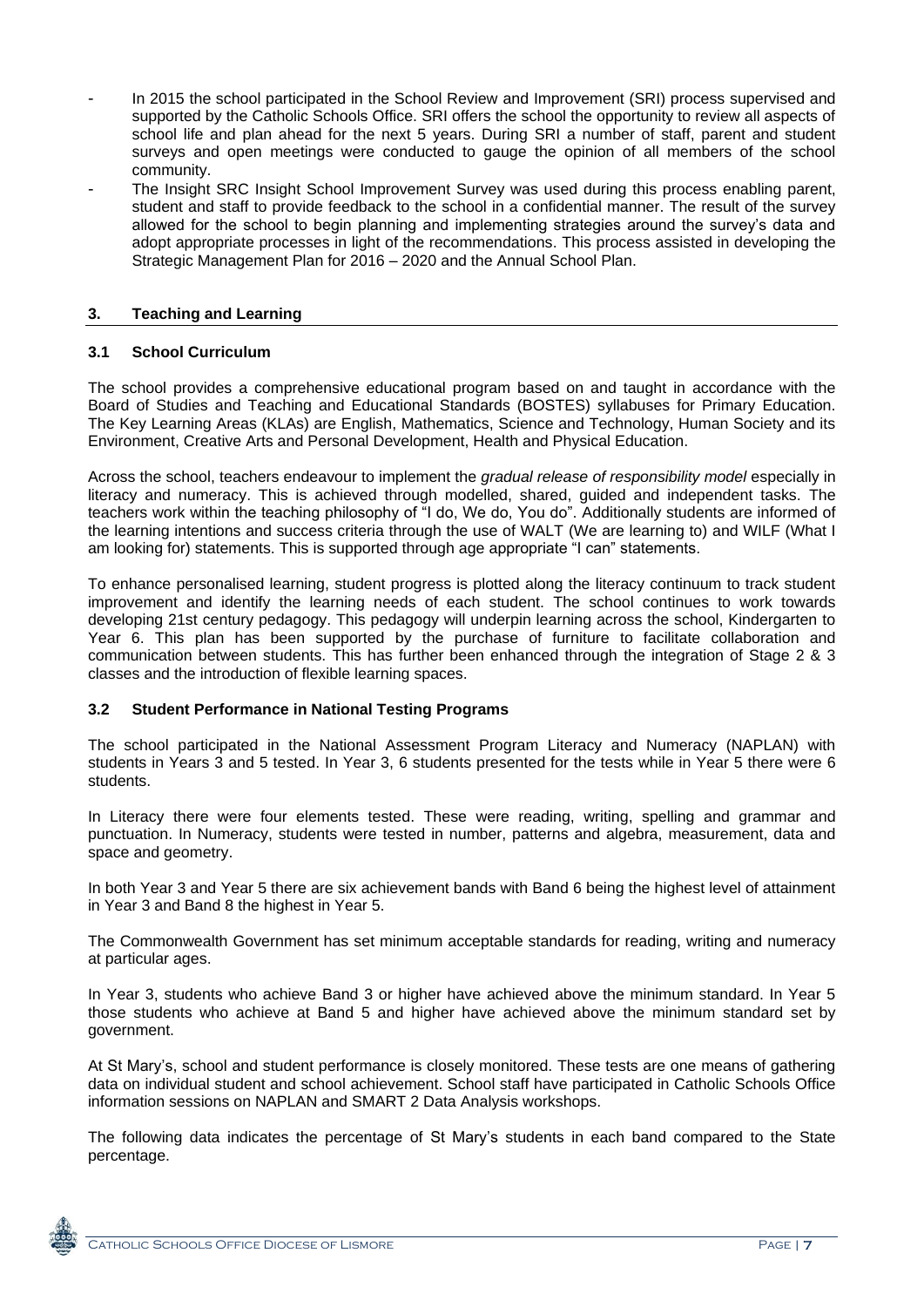| Percentage of students in Bands 1 to 6 |                |              |       |             |       |             |       |           |       |              |       |               |
|----------------------------------------|----------------|--------------|-------|-------------|-------|-------------|-------|-----------|-------|--------------|-------|---------------|
| <b>BAND</b>                            | $6\phantom{1}$ |              |       | 5           |       | 4           |       | 3         |       | $\mathbf 2$  |       |               |
|                                        | State          | School       | State | School      | State | School      | State | School    | State | School       | State | <b>School</b> |
| Reading                                | 30.5           | $\mathbf{0}$ | 19.5  | $\mathbf 0$ | 21.0  | $\mathbf 0$ | 19.0  | 50.0      | 5.7   | 33.3         | 4.3   | 16.7          |
| Writing                                | 15.9           | $\pmb{0}$    | 38.5  | $\mathbf 0$ | 23.0  | 16.7        | 16.4  | 50.0      | 4.3   | 16.7         | 1.8   | 16.7          |
| <b>Spelling</b>                        | 27.1           | $\mathbf{0}$ | 20.1  | 16.7        | 20.8  | $\mathbf 0$ | 18.4  | 50.0      | 9.6   | $\mathbf{0}$ | 4.0   | 33.3          |
| Grammar and<br><b>Punctuation</b>      | 32.1           | $\mathbf{0}$ | 20.4  | 16.7        | 23.6  | 16.7        | 12.6  | $\pmb{0}$ | 7.3   | 33.3         | 4.1   | 33.3          |
| <b>Numeracy</b>                        | 18.8           | 16.7         | 19.3  | $\mathbf 0$ | 23.8  | 16.7        | 21.1  | 16.7      | 12.6  | 33.3         | 4.4   | 16.7          |

### **Year 3 NAPLAN Results in Literacy and Numeracy**

| Tear 5 NAPLAN Results in Literacy and Numeracy<br>Percentage of students in Bands 3 to 8 |       |              |       |              |       |             |       |           |       |        |       |        |
|------------------------------------------------------------------------------------------|-------|--------------|-------|--------------|-------|-------------|-------|-----------|-------|--------|-------|--------|
| <b>BAND</b>                                                                              | 8     |              |       | 7            |       | 6           |       | 5         |       | 4      |       | 3      |
|                                                                                          | State | School       | State | School       | State | School      | State | School    | State | School | State | School |
| Reading                                                                                  | 17.5  | $\pmb{0}$    | 20.5  | $\mathbf{0}$ | 21.8  | $\pmb{0}$   | 20.7  | 16.7      | 15.0  | 66.7   | 4.6   | 16.7   |
| Writing                                                                                  | 6.2   | $\mathbf{0}$ | 15.2  | $\mathbf 0$  | 31.5  | $\mathbf 0$ | 32.6  | 16.7      | 8.7   | 50.0   | 5.8   | 33.3   |
| <b>Spelling</b>                                                                          | 12.9  | $\mathbf 0$  | 27.0  | 16.7         | 25.2  | 16.7        | 20.0  | 16.7      | 10.4  | 33.3   | 4.5   | 16.7   |
| Grammar and<br><b>Punctuation</b>                                                        | 18.1  | $\mathbf{0}$ | 20.6  | 16.7         | 21.5  | $\mathbf 0$ | 22.5  | 33.3      | 10.7  | 33.3   | 6.6   | 16.7   |
| <b>Numeracy</b>                                                                          | 14.1  | $\pmb{0}$    | 16.6  | 16.7         | 25.6  | $\pmb{0}$   | 25.3  | $\pmb{0}$ | 15.3  | 66.7   | 3.0   | 16.7   |

**Year 5 NAPLAN Results in Literacy and Numeracy**

The data provided in the tables above has been further analysed. Even though 17% of Year 3 and Year 5 students fell below minimum national standards in Numeracy, 100% of Year 5 students had identified growth in Numeracy overall. In Reading 66% of students in Year 5 are at the minimum national standards. These promising results reflect the impact a number of initiatives .The school has implemented a range of teaching strategies to improve student understanding in literacy and numeracy, in particular, a focus on explicit teaching, teacher modelling and the consolidation of the Mathematics Quick Smart program and the introduction of the STAR reading program.

The analysis of 2015 NAPLAN results has identified Reading, Writing, Spelling and Numeracy as focus areas of future improvement. The percentage of students achieving minimum standards has followed previous years' achievements and is indicative of the focus placed on individualised student learning programs and intervention strategies adopted by the school.

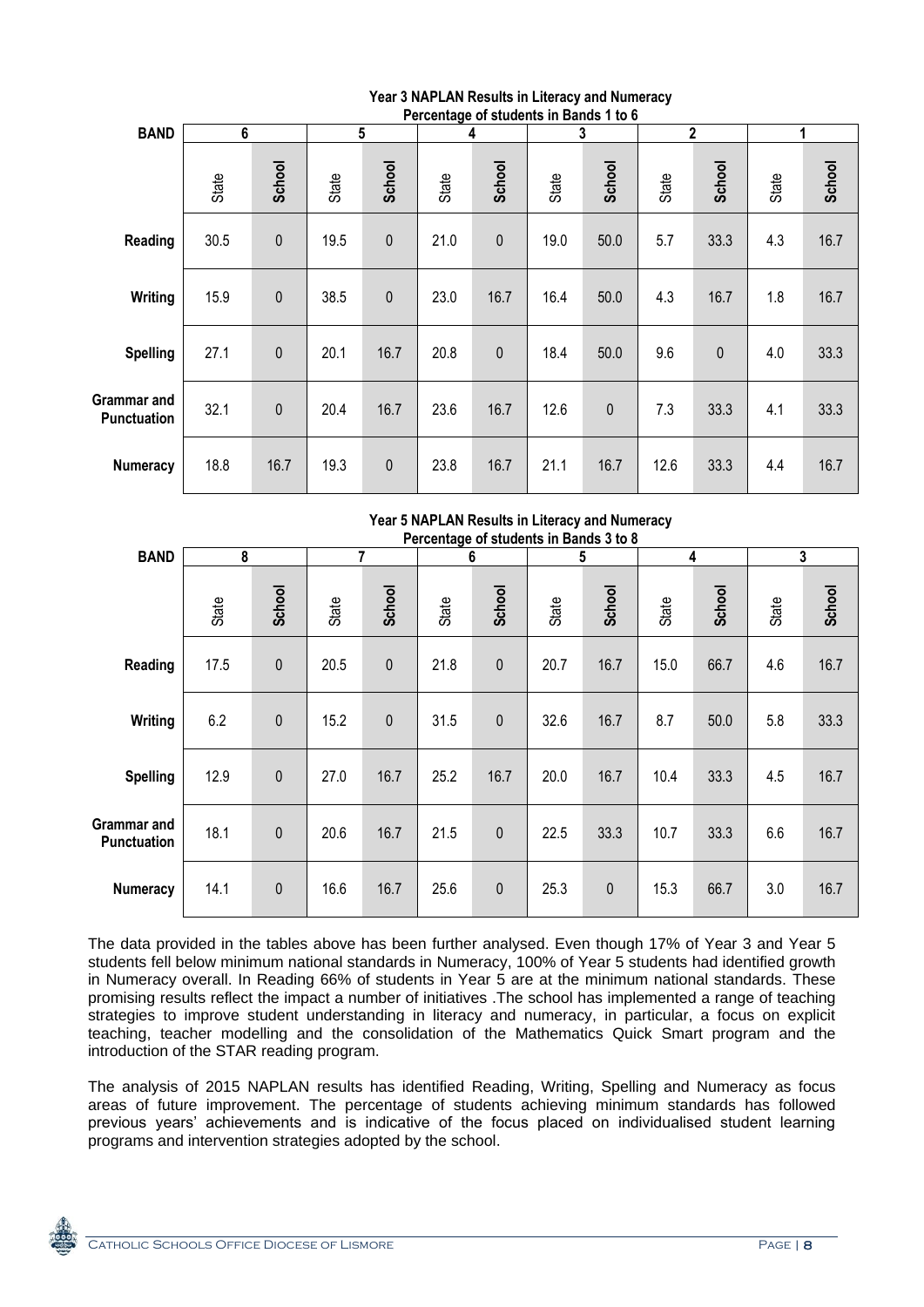#### **3.3 Teacher Professional Learning**

All teachers have been involved in professional learning activities during the year. These activities are designed to develop the professional skills and understandings of staff so as to improve student outcomes. Professional development can take many forms including whole-staff development days, subject specific inservices, meetings and conferences.

Whole staff development day professional learning activities in 2015 were:

| <b>Staff Professional Learning Activity</b>                                | <b>Date</b> | <b>Presenter</b>                                                                                  |
|----------------------------------------------------------------------------|-------------|---------------------------------------------------------------------------------------------------|
| Staff Development Day - Australian Curriculum NSW - History &<br>Geography | 6/10/2015   | Leader of Pedagogy,<br>Principals, Leader of<br>Curriculum - St Mary's &<br>St. Patrick's schools |
| Staff Development Day - Australian Curriculum NSW - Mathematics            | 5/3/2015    | Anita Chin                                                                                        |
| Staff Development Day - SRI                                                | 20/7/2015   | St Mary's school<br>Leadership Team                                                               |
| <b>Staff Spirituality Day</b>                                              | 20/4/2015   | Leadership Teams - St<br>Mary's & St. Patrick's<br>schools                                        |

Additionally staff attended either singly or in groups a range of professional development opportunities including:

| <b>Activity</b>                                                | <b>Staff numbers</b> | <b>Presenter</b>                                             |
|----------------------------------------------------------------|----------------------|--------------------------------------------------------------|
| K-2 Early Learning Plans                                       |                      | <b>CSO Education Services</b><br>Team                        |
| EMU - Extending Mathematical Understanding Project             | 3                    | Associate Professor Ann<br>Gervasoni at Monash<br>University |
| K-6 Science & Technology Workshop                              | 2                    | <b>CSO Education Services</b><br>Team                        |
| Teacher Assistant Professional Learning Workshop - Mathematics | 4                    | Danny Rankin-<br><b>Additional Needs</b><br>Consultant       |

The professional learning expenditure has been calculated at \$7170 per staff member. This figure has been calculated by the CSO and reflects expenditure on casual release days and professional development activities in particular categories.

#### **4. School Policies**

#### **4.1 Policy Review**

School policies are reviewed regularly. The table below lists the school policies and notes any additions, changes or upgrades made during 2015.

| Policy name                     | Status in 2015<br>(No change, new policy, changes<br>made) | Access this policy at: |
|---------------------------------|------------------------------------------------------------|------------------------|
| Anti-Bullying policy            | No change                                                  | School Intranet        |
| <b>Behavioural Policy</b>       | No change                                                  | School Intranet        |
| Work Health & Safety policy     | New Policy - Updated                                       | School Intranet        |
| <b>Child Protection Policy</b>  | New Policy - Updated                                       | School Intranet        |
| <b>Critical Incident Policy</b> | No change                                                  | School Intranet        |
| <b>Curriculum Policy</b>        | No Change                                                  | School Intranet        |

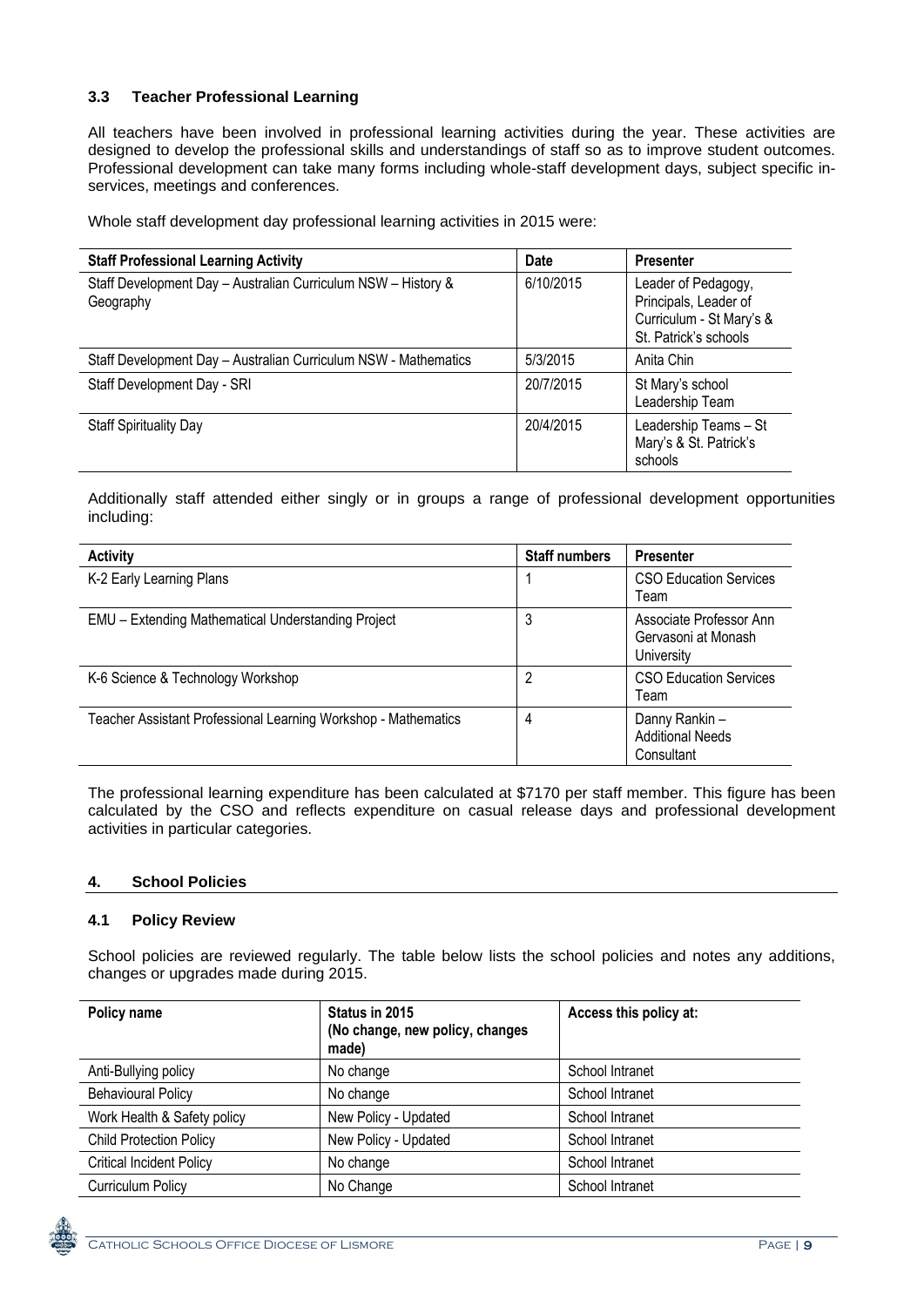| <b>Enrolment Policy</b>                              | No Change            | School Intranet |
|------------------------------------------------------|----------------------|-----------------|
| <b>Excursion Policy</b>                              | No Change            | School Intranet |
| Information Communication<br>Technology (ICT) Policy | New Policy - Updated | School Intranet |
| <b>Parent Complaint Policy</b>                       | No Change            | School Intranet |
| <b>Students with Additional Needs</b>                | No Change            | School Intranet |

#### **4.2 Enrolment Policy**

Every new enrolment at St Mary"s Primary school requires parents to attend an enrolment interview. The interview provides an opportunity to learn more about the educational experience provided by the school, specific school procedural policies and current school expectations.

Preference for enrolment is given to children of baptised Catholics. It is a condition of enrolment that all children will participate in class religion lessons and activities, as well as prayer celebrations and school and class Masses.

Children who turn five by 30 June are eligible to apply for enrolment in Kindergarten. Enrolments for Kindergarten children are called for in the year before commencement. Other enrolments are accepted throughout the year if there are vacancies in the classes concerned.

A copy of the enrolment policy is located in the school office or it can be accessed on the school"s website. The School Enrolment Policy explains the Parish enrolment guidelines.

#### **4.3 Student Welfare Policy, Pastoral Care Policy**

The school"s Pastoral Care Policy promotes the wellbeing and rights and responsibilities of all students. This policy reflects the mission of the Catholic Church and is concerned with all students and staff having the right of respect, the right to learn or teach and the right to feel safe and secure in the school environment.

All students and staff have the responsibility of contributing to a safe, fair and positive learning environment in the classroom and on the playground. To live out this policy the school has adopted various programs aimed at helping and encouraging students to value themselves and experience wellbeing.

These programs focus on effective strategies of resilience, self-esteem, social relationships, anti-bullying, drug awareness, health and personal safety. The school"s Pastoral Care Policy has been developed in consultation with staff, parents and students.

#### **4.4 Discipline Policy**

The principles of restorative justice are embedded in the school"s Behaviour Management Policy. These principles include acknowledging the inevitability of conflict and hurt in relationships, working towards healing by repairing relationships, learning and growing from experience.

The policy is regularly communicated to all members of the school community. Students, staff and parents have a clear understanding of the expectations articulated through this policy and are supportive of the need to provide a safe and caring learning environment.

The policy acknowledges teacher and student rights and responsibilities, and is based on the Gospel teachings of love for self and others.

The school does not sanction corporal punishment or allow parents to administer corporal punishment in the school.

#### **4.5 Complaints and Grievance Policy**

The school policy is based on procedural fairness and recognises that parents and caregivers must have access to processes that allow them to resolve concerns in a supportive and conciliatory environment. Any concerns raised are responded to promptly and fairly, and confidentiality is always maintained. The policy is available at the front office or from the school"s website.

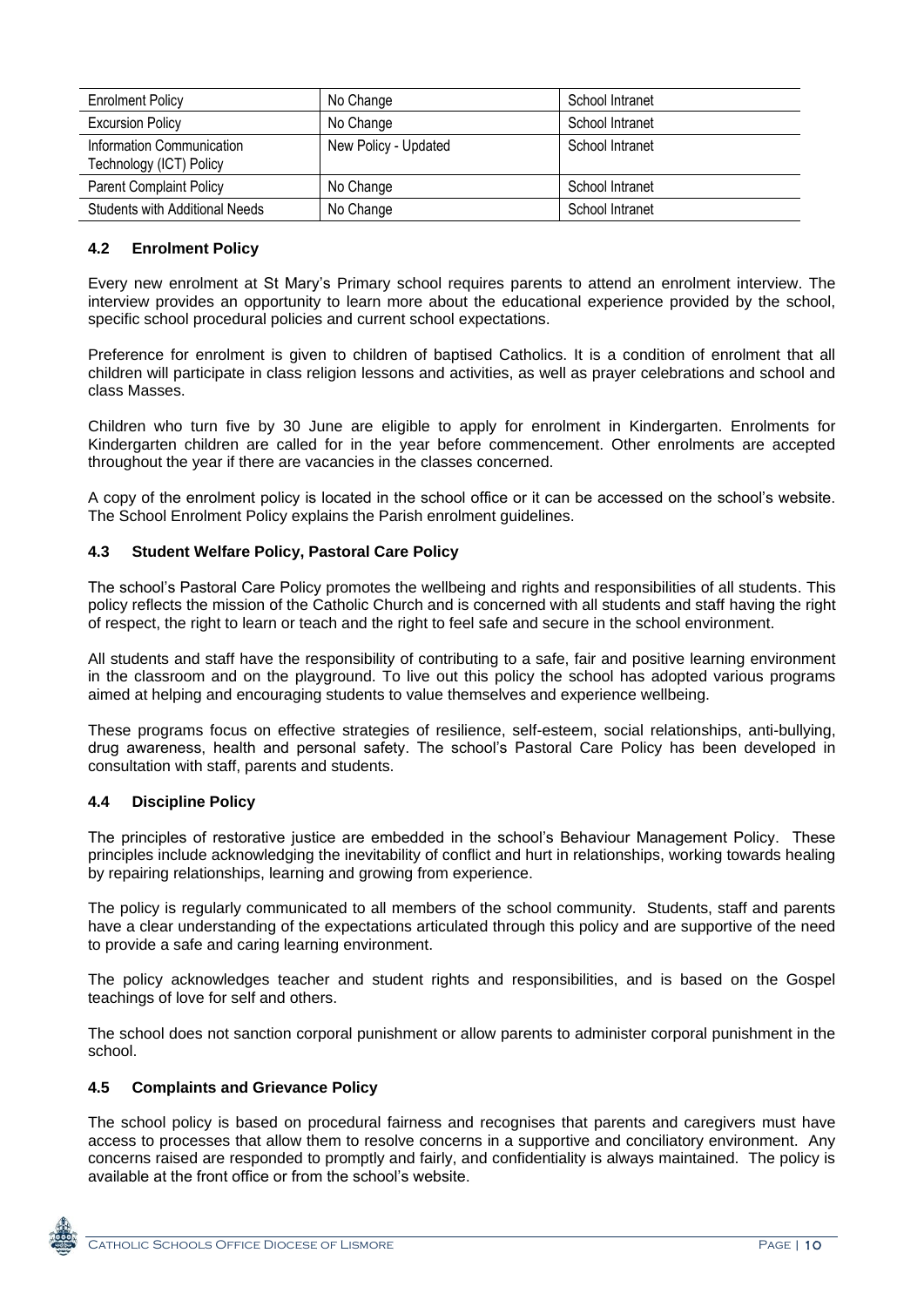#### **5. School Determined Improvement Targets**

Each year the school develops an Annual Plan drawn from the five-year Strategic Plan. 2015 was a very rewarding year. Listed below are a number of goals and priorities that the school focused on during the year. The parish school's main goals and priorities were to:

#### **Catholic Faith and Culture**

Maintain a focus on building the Catholic Community within an Aboriginal Spirituality context.

Participate in School Masses

Support and investigate other areas of collaboration between parish and school Such as Invitation Days to Elders

Continue with programmes which nurture and support children during times of the emotional or domestic challenges they experience every day

.Provide professional development for the staff with Nick Grainger

**Teaching and Learning**

Continue staff development around the Australian Curriculum – History and Geography

Increase student performance through differentiated lessons

Embed 2nd tier intervention into the learning timetable.

Implement QuickSmart, STAR Reading program, and EMU (Extending Mathematical Understanding)

Provide staff professional development with a focus on teachers as continuous learners and leaders of learning and the Anita Chin Modules. EMU – Extending Mathematical Understanding

**Organisation and Administration**

Strengthen an inclusive and positive workplace culture

Implement an Indigenous Educator Worker (IEW) meeting each week

Support an eco-friendly culture within the school

Implement a bush tucker garden and yarning circle

Develop a whole school Behavioural Management Process and Procedures Policy, highlighting the parents', staff and students' rights and responsibilities

Offer professional development for the staff with Peter Miles

**Relationships**

Review and consider innovative timetable strategies to support the introduction of professional learning communities

Maintain and promote a positive presence with parents and further develop relationships within our local community. Provide professional development for parents from Health Care Professionals

Send invitations to pre-schools throughout the year

Celebrate 'Elders' day' during NAIDOC Week.

Embed 'Connecting to Country' school culture through maintaining inter-school visits. Host Year 9, 10 & 11 Mission Students from Catholic Colleges in Sydney.